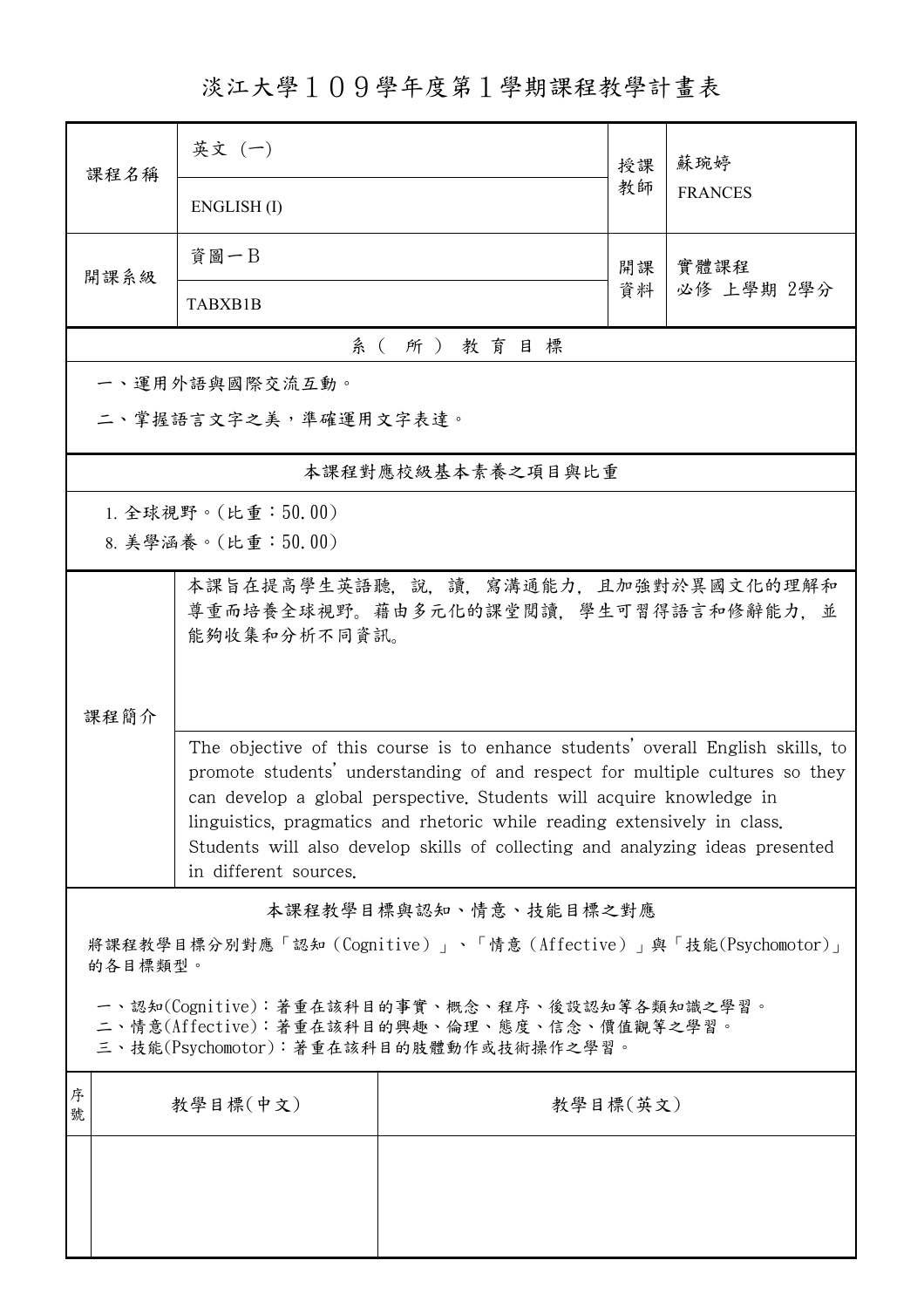|                | 1. 運用英語自我介紹、對話, 提<br>出問題或說出感想。<br>2. 書寫文法正確的英文句子。<br>3. 理解英文文章的大意、組織與<br>用字。 |                                                                                                                                                   |    | 1. To help students use English to introduce<br>themselves, carry out a conversation, raise questions,<br>or express opinions.<br>2. To teach how to write grammatically correct |                                       |  |
|----------------|------------------------------------------------------------------------------|---------------------------------------------------------------------------------------------------------------------------------------------------|----|----------------------------------------------------------------------------------------------------------------------------------------------------------------------------------|---------------------------------------|--|
|                |                                                                              |                                                                                                                                                   |    | sentences in English.<br>3. To help students understand the main idea.<br>organization, and diction of English texts.                                                            |                                       |  |
|                |                                                                              |                                                                                                                                                   |    | 教學目標之目標類型、核心能力、基本素養教學方法與評量方式                                                                                                                                                     |                                       |  |
| 序號             | 目標類型                                                                         | 院、系 $(\kappa)$<br>核心能力 基本素養                                                                                                                       | 校級 | 教學方法                                                                                                                                                                             | 評量方式                                  |  |
| $\mathbf{1}$   | 認知                                                                           |                                                                                                                                                   | 18 | 講述、討論                                                                                                                                                                            | 測驗、討論(含課<br>堂、線上)、報告(含口<br>頭、書面)、活動參與 |  |
|                |                                                                              |                                                                                                                                                   |    | 授課進度表                                                                                                                                                                            |                                       |  |
| 週次             | 日期起訖                                                                         | 內 容 (Subject/Topics)                                                                                                                              |    |                                                                                                                                                                                  | 備註                                    |  |
|                | $109/09/14$ ~<br>109/09/20                                                   | Orientation                                                                                                                                       |    |                                                                                                                                                                                  |                                       |  |
| $\overline{c}$ | $109/09/21$ ~<br>109/09/27                                                   | Unit 1                                                                                                                                            |    |                                                                                                                                                                                  |                                       |  |
|                | $109/09/28$ ~<br>109/10/04                                                   | $10/01$ (四) 中秋<br>Unit 1 (Continued)<br>節;10/02 (五) 彈性<br>放假 Oct. 1,<br>Mid-Autumn Festival.<br>No Class Oct. 2,<br>Extended Holiday, No<br>Class |    |                                                                                                                                                                                  |                                       |  |
|                | $109/10/05$ ~<br>109/10/11                                                   | 10/09 (五) 國慶日補<br>Unit 1 (Continued)<br>假;10/10 (六) 國慶<br>日 Oct. 9, Extended<br>Holiday, No Class Oct.<br>10, Double Tenth Day,<br>No Class       |    |                                                                                                                                                                                  |                                       |  |
| 5              | $109/10/12$ ~<br>109/10/18                                                   | Unit 1 (Continued)                                                                                                                                |    |                                                                                                                                                                                  |                                       |  |
| 6              | $109/10/19$ ~<br>109/10/25                                                   | Unit 2                                                                                                                                            |    |                                                                                                                                                                                  |                                       |  |
|                | $109/10/26$ ~<br>109/11/01                                                   | Unit 2 (Continued)                                                                                                                                |    |                                                                                                                                                                                  |                                       |  |
| 8              | $109/11/02$ ~<br>109/11/08                                                   | Unit 2 (Continued)                                                                                                                                |    |                                                                                                                                                                                  |                                       |  |
| 9              | $109/11/09$ ~<br>109/11/15                                                   | Unit 2 (Continued)                                                                                                                                |    |                                                                                                                                                                                  |                                       |  |
| 10             | $109/11/16$ ~<br>109/11/22                                                   | 期中考試週                                                                                                                                             |    |                                                                                                                                                                                  |                                       |  |
| 11             | $109/11/23$ ~<br>109/11/29                                                   | Unit 3                                                                                                                                            |    |                                                                                                                                                                                  |                                       |  |
| 12             | $109/11/30$ ~<br>109/12/06                                                   | Unit 3 (Continued)                                                                                                                                |    |                                                                                                                                                                                  |                                       |  |
| 13             | $109/12/07$ ~<br>109/12/13                                                   | Unit 3 (Continued)                                                                                                                                |    |                                                                                                                                                                                  |                                       |  |